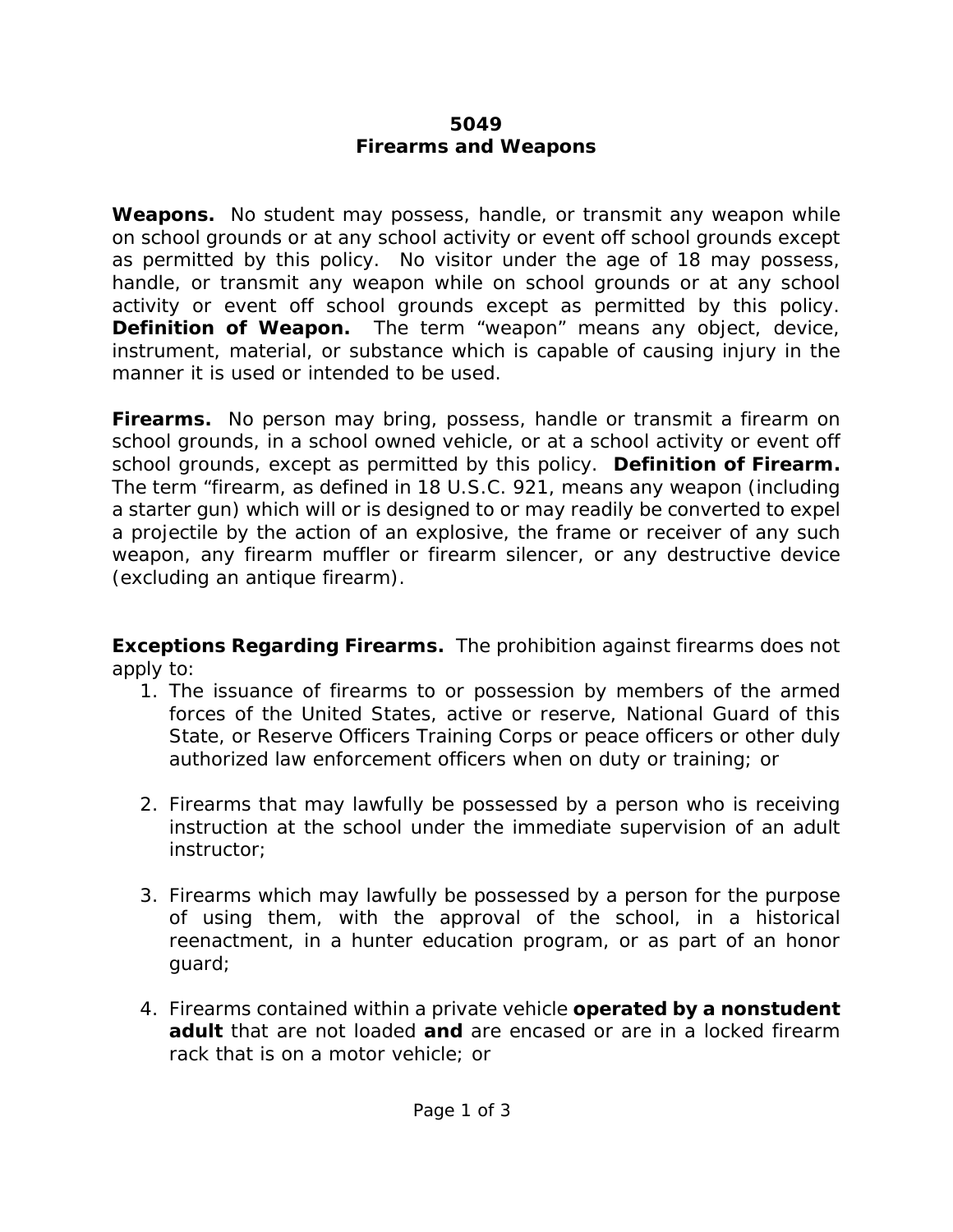5. A handgun carried as a concealed handgun by a nonstudent adult who holds a valid permit issued under the Concealed Handgun Permit Act in a vehicle or on his or her person while riding in or on a vehicle into or onto any parking area, which is open to the public and used by the school if, prior to exiting the vehicle, the handgun is locked inside the glove box, trunk, or other compartment of the vehicle, a storage box securely attached to the vehicle, or, if the vehicle is a motorcycle, a hardened compartment securely attached to the motorcycle while the vehicle is in or on such parking area, except as prohibited by federal law.

**Definition of Encased.** The term "encased" means enclosed in a case that is expressly made for the purpose of containing a firearm and that is completely zipped, snapped, buckled, tied, or otherwise fastened with no part of the firearm exposed.

**Exceptions for Students.** The only exceptions for a student to bring or possess a weapon, including a firearm, are as follows:

- 1. The firearm or weapon has been brought to school grounds or to an activity or event off school grounds for some educational purpose;
- 2. The person bringing the firearm or weapon has requested and received the prior approval of both the instructor and the building principal to do so; and
- 3. All arrangements to use and store the firearm or weapon safely while it is on school premises have been agreed to and carried out.

**Consequences - Firearm.** Any student who brings a firearm, as that term is defined in 18 United States Code 921, to school will be expelled from school for one calendar year. The superintendent of schools and the board of education shall have the authority to modify the expulsion requirement on a case-by-case basis.

**Consequences – Weapon.** State law and this policy provide that any student who violates this policy by knowingly bringing, possessing, handling or transmitting a weapon, other than a firearm, on school grounds, in a school owned vehicle, or at a school activity or event off school grounds may be suspended on a long-term basis, mandatorily reassigned, or expelled for the remainder of the school year in which the expulsion takes effect (if the misconduct occurs during the first semester) or the remainder of the second